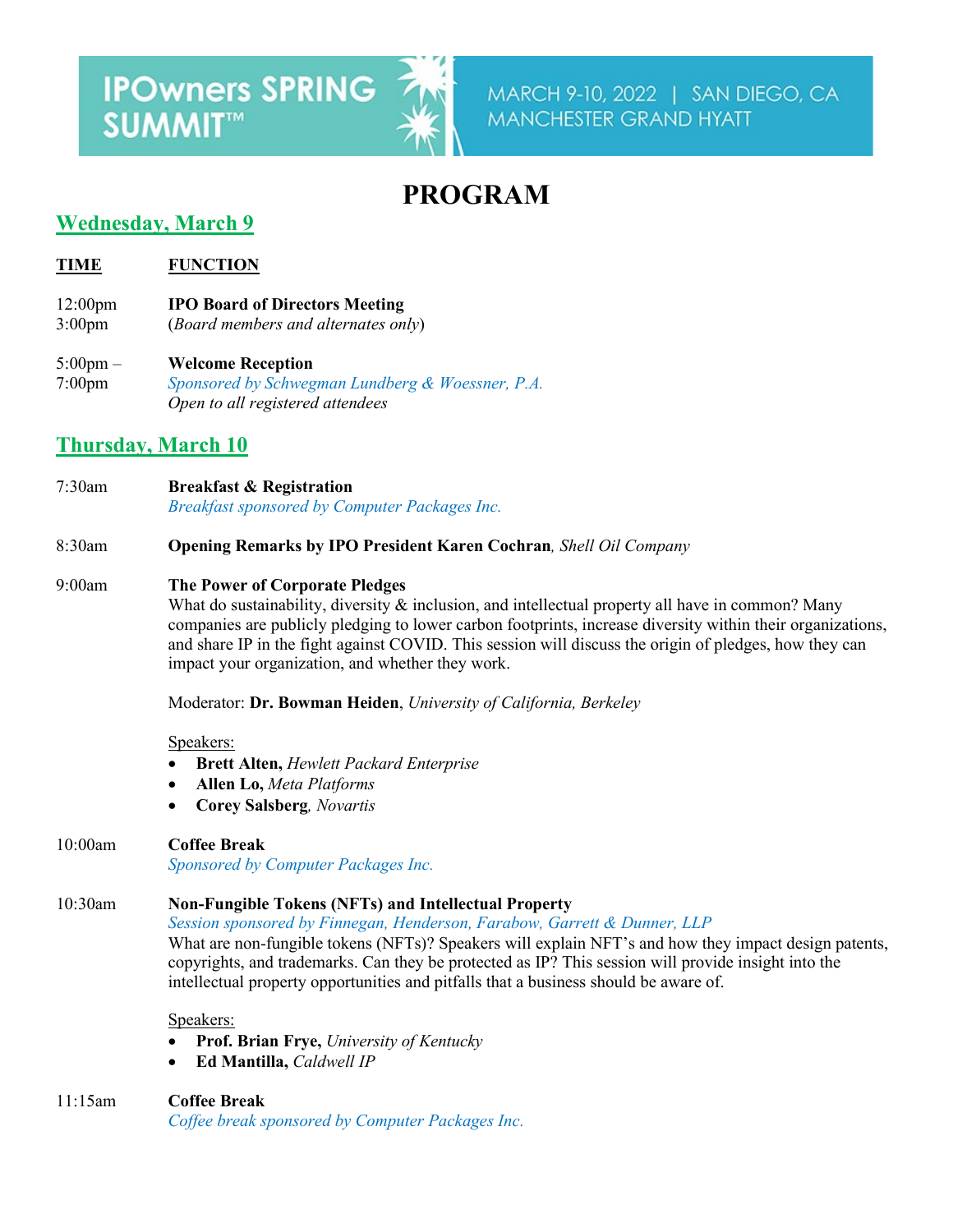#### **TIME FUNCTION**

#### 11:30am **Building a World-Class IP Department: Best Practices for Talent Management**

*Session sponsored by Pitstop Drawings*

With employees leaving jobs at record rates during the "Great Resignation", it's more important than ever for IP departments to have an intentional strategy for recruiting, developing, and retaining talent. Our panel of current and emerging leaders in corporate and law firm departments will discuss strategies for talent management, including diversity initiatives, recruiting, rotation and mentoring programs, work flexibility, and succession planning.

Moderator: **Tina Dorr**, *Cantor Colburn*

#### Speakers:

- **Michael Fuller***, Knobbe Martens*
- **James Hagler***, Intuit, Inc.*
- **Hugh Pasika***, Thermo Fisher Scientific Inc.*

#### 12:30pm **Networking Luncheon**

*Sponsored by Akin Gump Strauss Hauer & Feld LLP*

#### 1:30pm **A Cross-Industry Look at Trends in IP**

The pandemic has not only changed our day-to-day lives it has impacted how companies are operating. This panel of cross-industry experts will discuss trends they're seeing. Examples include high tech companies shifting away from patents and focusing more on trade secrets and open source, an increase in AI in IP searches, and new developments in fighting counterfeit goods.

Speakers:

- **Carlo Cotrone**, *Techtronic Industries North America, Inc.*
- **William Evans***, Bristol-Myers Squibb*
- **Lee Gardner***, Google, Inc.*
- 2:30pm **Coffee Break** *Sponsored by Computer Packages Inc.*

#### 3:00pm **CONCURRENT SESSIONS:**

#### **Strategies for Protecting and Managing Data**

This session will provide strategies and best practices for sharing and protecting your business' data. Speakers will discuss considerations when licensing data including who owns the data, where it can be stored, whether it can be manipulated, what it can be used for, etc. They will also discuss when to choose an open data model vs. a closed model.

#### Speakers:

- **Ian Ballon***, GreenbergTraurig*
- **Caroline Pinkston***, Hewlett Packard Enterprise*

#### **Trademark Modernization Act Latest Updates and Best Practices**

This session will discuss the latest updates implemented in December 2021 as well as what is to come. We will discuss ex parte expungement and reexamination proceedings, the new attorney verification process, upcoming changes to office action response times, and how practitioners are coping with the changes.

Speaker: **Laura Schaefer***, Leydig, Voit & Mayer, Ltd.*